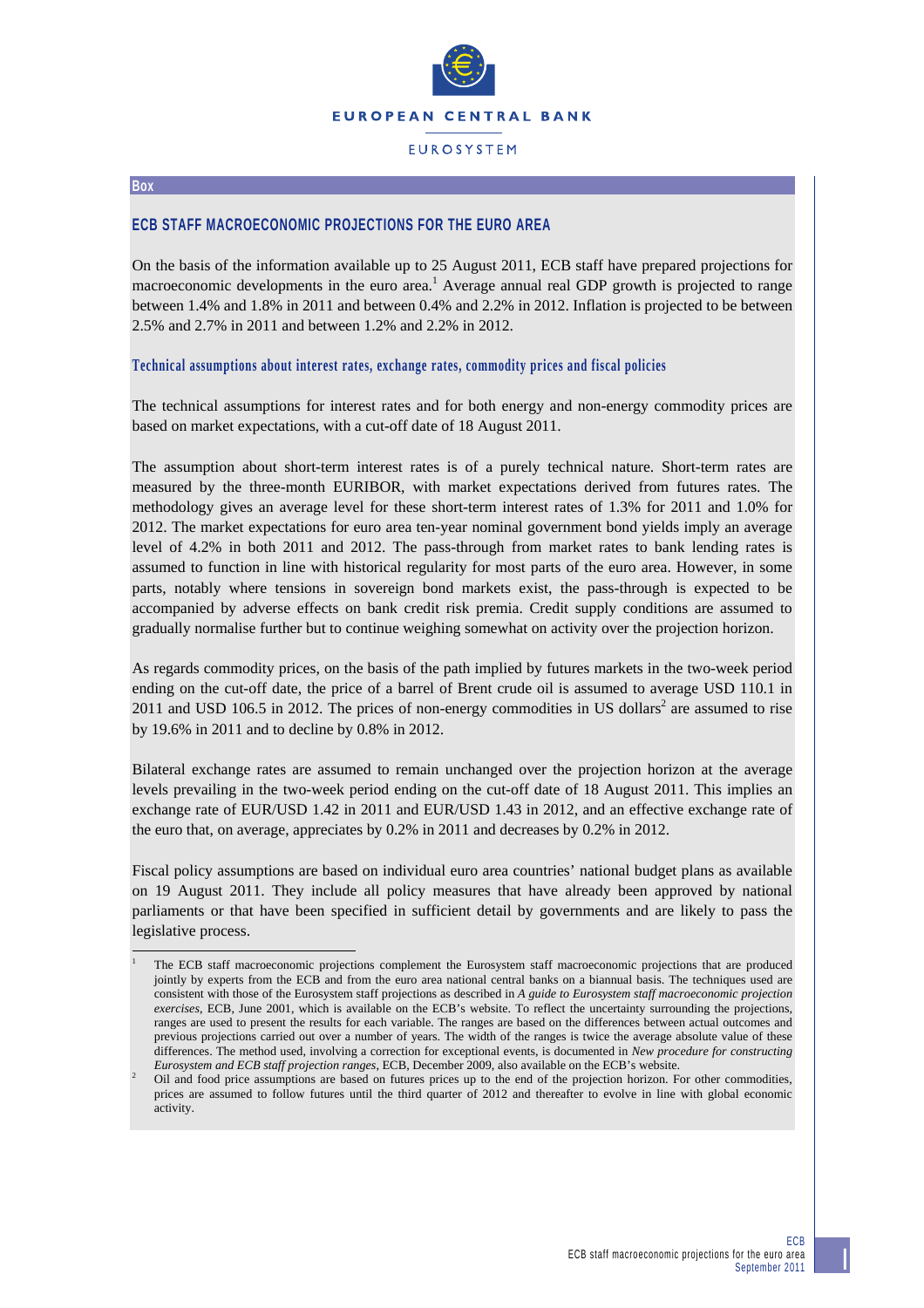### **Assumptions with regard to the international environment**

The pace of global growth has moderated in recent months. This slowdown partly reflects temporary factors, such as the impact of the Japanese natural and nuclear disasters on the Japanese economy and on global supply chains, as well as the dampening effects of high commodity prices on incomes in the major advanced economies. Looking ahead, the gradual waning of supply chain disruptions is expected to provide some growth impetus in the second half of this year. However, the higher than expected unemployment rates, lower business and consumer confidence in advanced economies, and continued weakness in the housing market in the United States are expected to weigh adversely on growth. In addition, the recent shift in sentiment in global financial markets, while not expected to derail the global economic recovery, is anticipated to have further negative repercussions through both confidence and wealth effects in the second half of 2011. In the medium term, the legacy of the financial crisis is expected to continue to weigh adversely on the strength of the recovery in advanced economies, reflecting the need for balance sheet adjustment in various sectors. This hampers the prospects for a swift improvement in labour markets in some advanced economies. By contrast, growth in emerging economies is expected to remain relatively robust, with overheating pressures persisting. World real GDP outside the euro area is assumed to grow, on average, by 4.1% in 2011 and 4.4% in 2012. Growth in euro area foreign demand is estimated to be 7.0% in 2011 and 6.8% in 2012. These growth rates are lower than in the June 2011 Eurosystem staff projections, reflecting notably a downward revision to the outlook for the US economy.

### **Real GDP growth projections**

Following strong growth in the euro area in the first quarter of 2011, driven by a rebound in construction output, there has been a significant deceleration in economic activity in the past few months. As was the case for the global economy, euro area activity was dampened by adverse effects related to the Japanese natural and nuclear disasters, as well as by the lagged impact of past oil price increases. The underlying momentum in the euro area also weakened as a result of domestic factors, such as lower equity prices, the tightening of the fiscal stance, more strict credit supply conditions and heightened uncertainty, as reflected in rising risk premia related to the sovereign debt crisis as well as in deteriorating business and consumer confidence. As several of these factors are expected to continue to have an adverse impact in the near term, real GDP is projected to increase only modestly during the second half of 2011. Thereafter, activity is expected to gradually gain momentum as euro area exports benefit from rising foreign demand, while domestic demand is projected to gradually strengthen, supported by the accommodative monetary policy stance, the measures to restore the functioning of the financial system and, eventually, the impact of robust global demand on domestic income. In annual terms, real GDP is expected to increase by between 1.4% and 1.8% in 2011 and between 0.4% and 2.2% in 2012.

Considering the demand components in more detail, the pace of growth of extra-euro area exports is expected to remain relatively strong until 2012, albeit falling below the rate of expansion of euro area foreign demand in 2012, in line with the trend decline in euro area export market shares. Following its strong rebound in the first quarter of 2011, total investment is projected to grow only moderately during the remainder of the year, before gaining more momentum in 2012. Business investment is expected to increase steadily over the projection horizon, supported by increasing profitability, sustained export growth and the emergence of capacity bottlenecks. However, residential investment growth is expected to stay relatively subdued throughout the projection period, owing to ongoing adjustments in housing markets in some countries, which are also reflected in projected modest house price increases. Moreover, government investment is assumed to decline until the end of 2012, as currently indicated in the fiscal consolidation packages announced in several euro area countries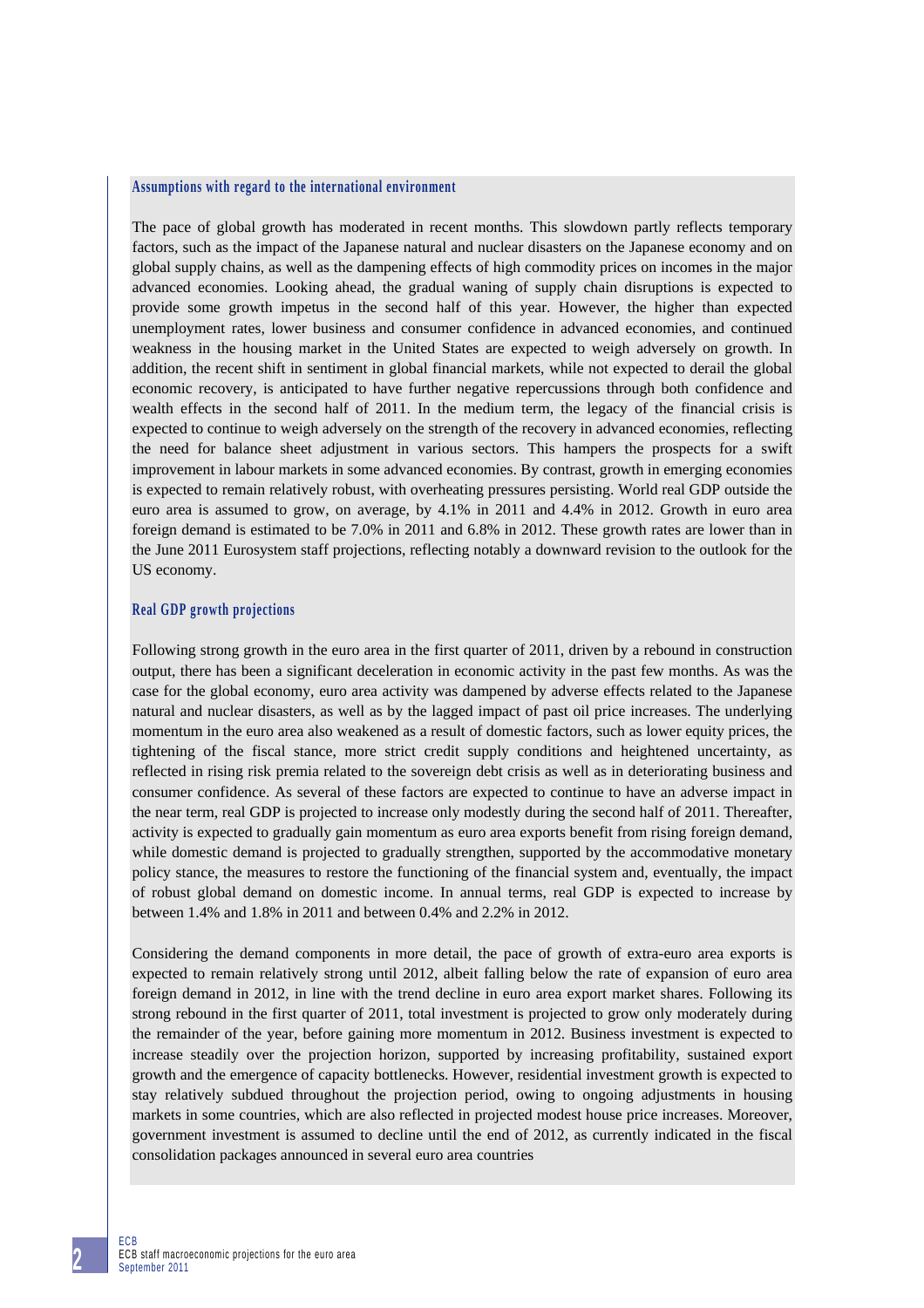Private consumption growth is projected to be fairly subdued in 2011, before picking up slightly in 2012, mostly reflecting the pattern of real disposable income growth. While the adverse impact of past increases in commodity prices should dampen real disposable income growth during the remainder of 2011, inflationary pressures are expected to diminish thereafter, supporting the dynamics of real disposable income in 2012. Government consumption in real terms is projected to increase only modestly until 2012, reflecting the fiscal consolidation packages announced in several euro area countries. The pace of extraeuro area import growth is expected to pick up somewhat during 2011 before stabilising in 2012, rising faster over the projection horizon than total demand. Reflecting the somewhat stronger growth of exports, net trade is expected to make a positive, though declining, contribution to GDP growth throughout the projection period

# **Table A Macroeconomic projections for the euro area**

(average annual percentage changes)<sup>1), 2)</sup>

|                               | 2010   | 2011         | 2012         |
|-------------------------------|--------|--------------|--------------|
| <b>HICP</b>                   | 1.6    | $2.5 - 2.7$  | $1.2 - 2.2$  |
|                               |        |              |              |
| Real GDP                      | 1.7    | $1.4 - 1.8$  | $0.4 - 2.2$  |
| Private consumption           | 0.8    | $0.3 - 0.7$  | $0.0 - 1.6$  |
| Government consumption        | 0.5    | $-0.2 - 0.8$ | $-0.7 - 0.5$ |
| Gross fixed capital formation | $-0.8$ | $2.2 - 3.6$  | $0.8 - 5.4$  |
| Exports (goods and services)  | 11.0   | $5.6 - 8.4$  | $2.3 - 9.7$  |
| Imports (goods and services)  | 9.3    | $4.7 - 7.3$  | $2.0 - 9.2$  |

1) The projections for real GDP and its components refer to working day-adjusted data. The projections for imports and exports include intra-euro area trade.

2) Data refer to the euro area including Estonia, except for the HICP data in 2010. The average annual percentage change in the HICP for 2011 is based on a euro area composition in 2010 that already includes Estonia.

# **Price and cost projections**

Euro area annual HICP inflation was 2.5% in August 2011. Overall HICP inflation is projected to stay above 2% in the next months, largely owing to the impact of past strong increases in oil and non-oil commodity prices on energy and food prices. Thereafter, on the basis of current futures prices for commodities, import price increases are projected to moderate. By contrast, domestic price pressures are expected to rise slowly, reflecting increasing labour costs as well as the pass-through of the past hikes in commodity prices, leading to a gradual rise in the inflation rate of the HICP excluding food and energy over the projection horizon. Overall, average annual headline inflation is projected to be between 2.5% and 2.7% in 2011 and between 1.2% and 2.2% in 2012. Growth in compensation per employee is projected to remain relatively moderate over the projection horizon, reflecting the expected muted improvement in labour market conditions. Owing to the partial and lagged response of nominal wages to consumer price inflation, real compensation per employee is projected to decline in 2011. Thereafter, it is expected to increase slowly. As productivity growth is projected to moderate, unit labour costs are expected to rebound in 2011 and to grow at a faster pace in 2012. As a consequence, profit margin growth is projected to be curtailed in 2011 and 2012, also reflecting the expected moderate growth of aggregate demand.

**3**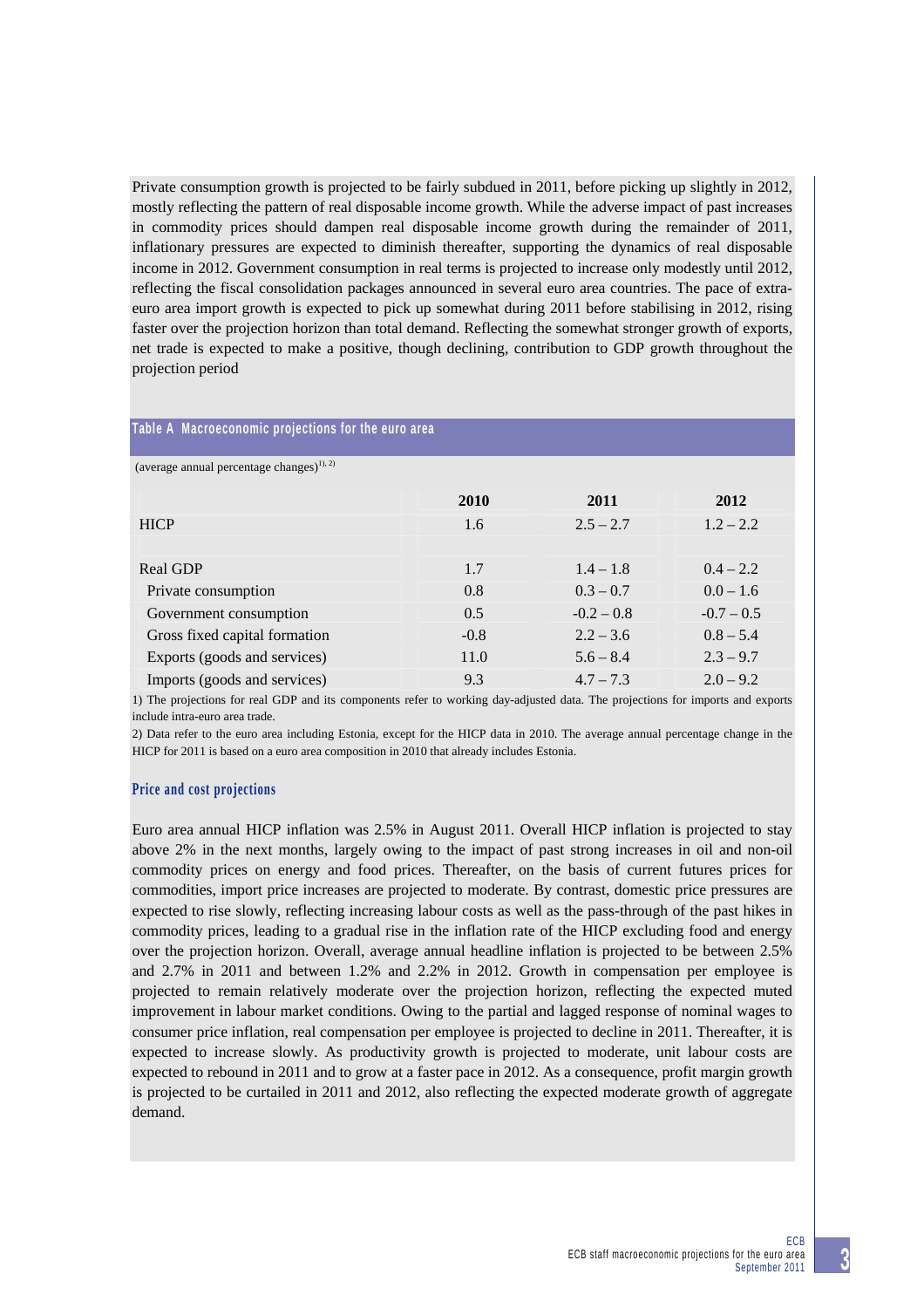### **Comparison with the June 2011 projections**

Compared with the Eurosystem staff macroeconomic projections published in the June 2011 issue of the Monthly Bulletin, the ranges for real GDP growth in the euro area for 2011 and 2012 have been revised downwards. The revisions for the outlook for 2011 and 2012 reflect both lower foreign demand and weaker domestic demand, the latter being dampened inter alia by higher uncertainty, reduced confidence, lower stock prices and more strict credit supply conditions, factors which overall are seen to outweigh the positive effects of the significant downward revision in the technical assumption for average euro area lending rates. The downward revision for 2012 also reflects the impact of additional fiscal tightening in some euro area countries. With regard to HICP inflation, the projection range for 2011 has been left unchanged, while the range for 2012 is slightly narrower than in the June 2011 projections.

### **Table B Comparison with the June 2011 projections**

(average annual percentage changes)

|                           | 2011        | 2012        |
|---------------------------|-------------|-------------|
| Real GDP $-$ June 2011    | $1.5 - 2.3$ | $0.6 - 2.8$ |
| Real GDP – September 2011 | $1.4 - 1.8$ | $0.4 - 2.2$ |
| $HICP - June 2011$        | $2.5 - 2.7$ | $1.1 - 2.3$ |
| $HICP - September 2011$   | $2.5 - 2.7$ | $1.2 - 2.2$ |

### **Comparison with forecasts by other institutions**

A number of forecasts for the euro area are available from both international organisations and private sector institutions (see Table C). However, these forecasts are not strictly comparable with one another or with the ECB staff macroeconomic projections, as they were finalised at different points in time. Additionally, they use different (partly unspecified) methods to derive assumptions for fiscal, financial and external variables, including oil and other commodity prices. Finally, there are differences in working day adjustment methods across different forecasts.

According to the forecasts currently available from other organisations and institutions, euro area real GDP growth is expected to range between 1.6% and 2.0% in 2011, marginally higher than the range of the ECB staff projections, and between 1.5% and 2.0% in 2012, which is close to the upper end of the range of the ECB staff projections. As regards inflation, available forecasts point to an average annual HICP inflation rate of 2.6% in 2011, which is within the range of the ECB staff projections. The HICP inflation forecasts for 2012 range between 1.6% and 2.0%, which is also within the range of the ECB staff projections.